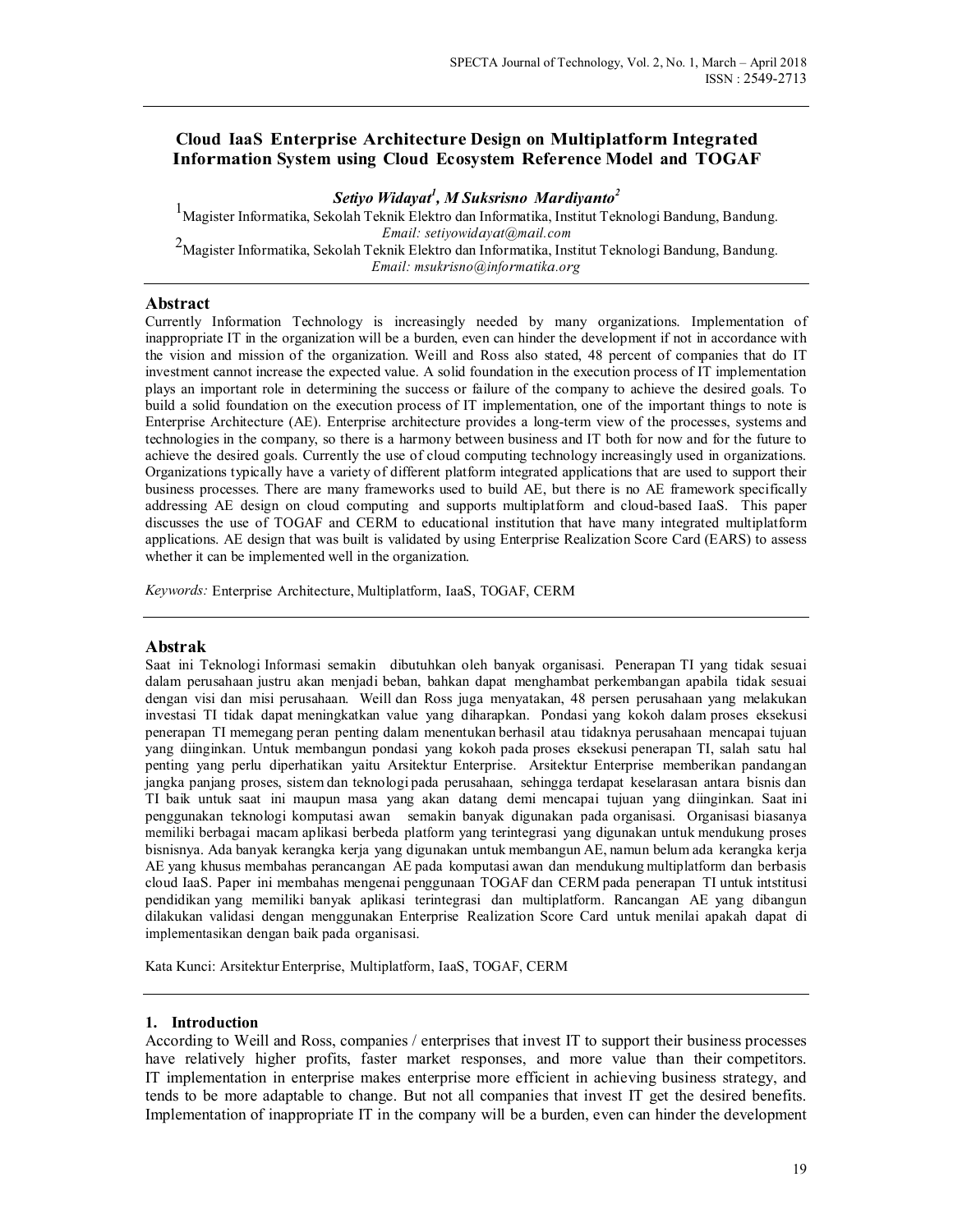if not in accordance with the vision and mission of the company. Weill and Ross also stated, 48 percent of companies that do IT investment cannot increase the expected value. A solid foundation in the execution process of IT implementation plays an important role in determining the success or failure of the company to achieve the desired goals.

To build a solid foundation on the execution process of IT implementation, one of the important things to note is Enterprise Architecture (Weill and Ross, 2006). According to Weill and Ross (2006), Enterprise Architecture is the organizing of business processes and IT infrastructure, in order to integrate and standardize the company's operational activities. Enterprise architecture provides a long-term view of the processes, systems and technologies in the company, so there is a harmony between business and IT both for now and for the future to achieve the desired goals. In Enterprise Architecture, it is also discussed about the integration of enterprise IT systems, so that each connected sub-system can collaborate with each other.

Changes in business processes within the organization are always happening, while the IT department must respond quickly. According to Liu (2017), traditional IT architecture will be difficult to adapt to change, because small changes in one component only, will take a long time if the components are interconnected with others, which will cause operational activities hampered. For that is where the role of Enterprise Architecture by using Cloud Ecosystem Reference Model (CERM). In CERM, there is an abstraction of the foundation in initiating an architecture and business solutions within an enterprise. In addition CERM ensures consistency and is easy to apply with Enterprise Architecture framework like TOGAF.

In this study the authors try to build a model of architecture based Cloud IaaS to support business processes at the Educational Organization naming XYZ which has several integrated applications and different platforms. In the execution, the authors adopt the stages of TOGAF ADM. The end result of this research is the recommendation of Enterprise Architecture model that supports multiplatform and cloud-based IaaS. Good Enterprise Architecture is required to avoid failure at the time of execution of IT application at XYZ organization.

## 2. Backgrounds

There are three important aspect in this study which are architecture enterprise, TOGAF, and cloud ecosystem reference model.

### 2.1. Architecture Enterprise

According to Weill and Ross (2006), Enterprise architecture is the organization between business processes and IT infrastructure, reflecting the requirements of integration and standardization of the company's operating model. Enterprise architecture provides a long-term view of enterprise processes, systems and technologies so that an IT project within a company can be capabilities, not just urgent needs. Enterprise architecture is created at least to address two issues:

- 1. The Complexity of Systems, Organizations / Companies are increasingly in need of more investments to build IT systems,
- 2. Alignment between Business and IT is bad, Organizations / Companies are increasingly difficult to harmonize expensive IT Systems with their growing business needs.

## 2.2. TOGAF

TOGAF is a framework for building an Enterprise Architecture within an organization. The TOGAF framework provides an approach to design, plan, implement, and manage IT Architecture in an organization or enterprise (Pamela and Severin, 2017). In TOGAF IT architecture is modeled into 4 architecture domains, Business, Application, Data, and Technology. The business architecture defines the organization's business strategy, governance, organization and business processes. The application architecture defines the blueprints of systems that have been and will be built, the interaction between the application systems, as well as the relationships between the main business processes of the organization with the framework in performing the business functions of the organization. Data architecture describes both physical and logical data structures and data source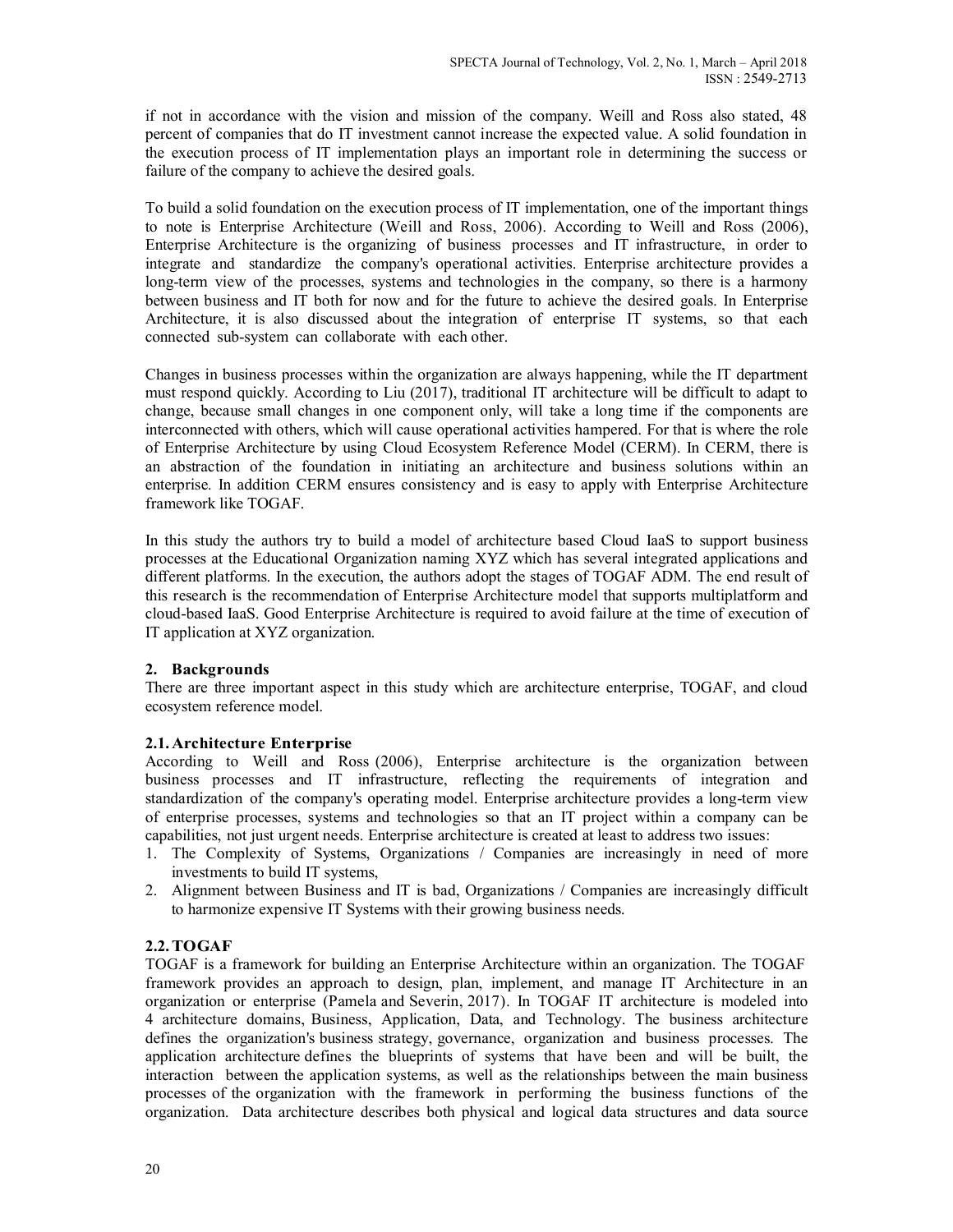management. Architecture Technology describes the tentacles of hardware (Hardware), Software (Software), as well as network infrastructure needed to support the main applications running within the organization.

ADM's Architecture Development Method, is used to build Enterprise Architecture that aligns between Business and Information Technology used in organizations (Pamela and Severin, 2017). TOGAF ADM provides a detailed description of the stages in the process of developing Enterprise Architecture. These processes can be both iterative and repetitive. As a core component, TOGAF ADM provides a range of iterative processes ranging from compiling architecture, transition, to managing the process of architectural realization. TOGAF ADM consists of ten phases: Preliminary Phase, Architecture Vision, Business Architecture, Information Systems Architectures, Technology Architecture, Opportunities and Solutions, Migration and Planning, Implementation Governance, Architecture Change Management, and Requirements Management.

### 2.3. Cloud Ecosystem Reference Model

The Cloud Ecosystem Reference Model is an abstract base in the instantiation of an enterprise's business architecture and solutions (TOGAF ADM, 2017). CERM defines a flexible and collaborative enterprise cloud ecosystem. CERM also provides experience for effective digital customers in securely sharing business information regardless of their base data location. The Cloud Ecosystem Reference Model ensures consistency and deployment of the Cloud Computing Service in a variety of Enterprise Architecture management frameworks (TOGAF ADM, 2017).

The Cloud Ecosystem Reference Model can be considered as an extension of an Enterprise Architecture Model. This model can be used to define an architecture in scenarios of existing and existing Cloud Enterprise Ecosystems using Solution Building Blocks (SBBs) in an organization. there are 4 major entities that are in Cloud Computing Ecosystem namely:

- 1. Cloud Service Provider: is an organization or entity that utilizes and distributes Cloud-based services to interested parties.
- 2. Cloud Service Consumer: is an individual or an organization that works with Cloud service providers to use their Cloud-based services.
- 3. Cloud Service Broker: is an entity that negotiates the relationship between Cloud service providers and Cloud service consumers as well as managing the performance, delivery and use of Cloud-based services.
- 4. Cloud Service Auditor: is a cloud services auditor independently assesses and audits the performance, security, operation of the Information System and Cloud services from Cloud implementation.

Cloud Service Developer: an individual or organization that develops Cloud based services. Development of Cloud Ecosystem Reference Model Enterprise Architecture can refer to the stages of TOGAF ADM.

### 3. Methods

In this study, the method used is Design Science Research Methodology (DSRM) proposed by Ken Peffers et al. (2000) .DSRM focuses on the development of methodology for research in the field of Information Systems. The DSRM methodology has 6 stages: Problem identification and Motivation, Goal Setting, Design and Development, Demonstration, Evaluation, and Communication. The image below is a chart of the DSRM Methodology process.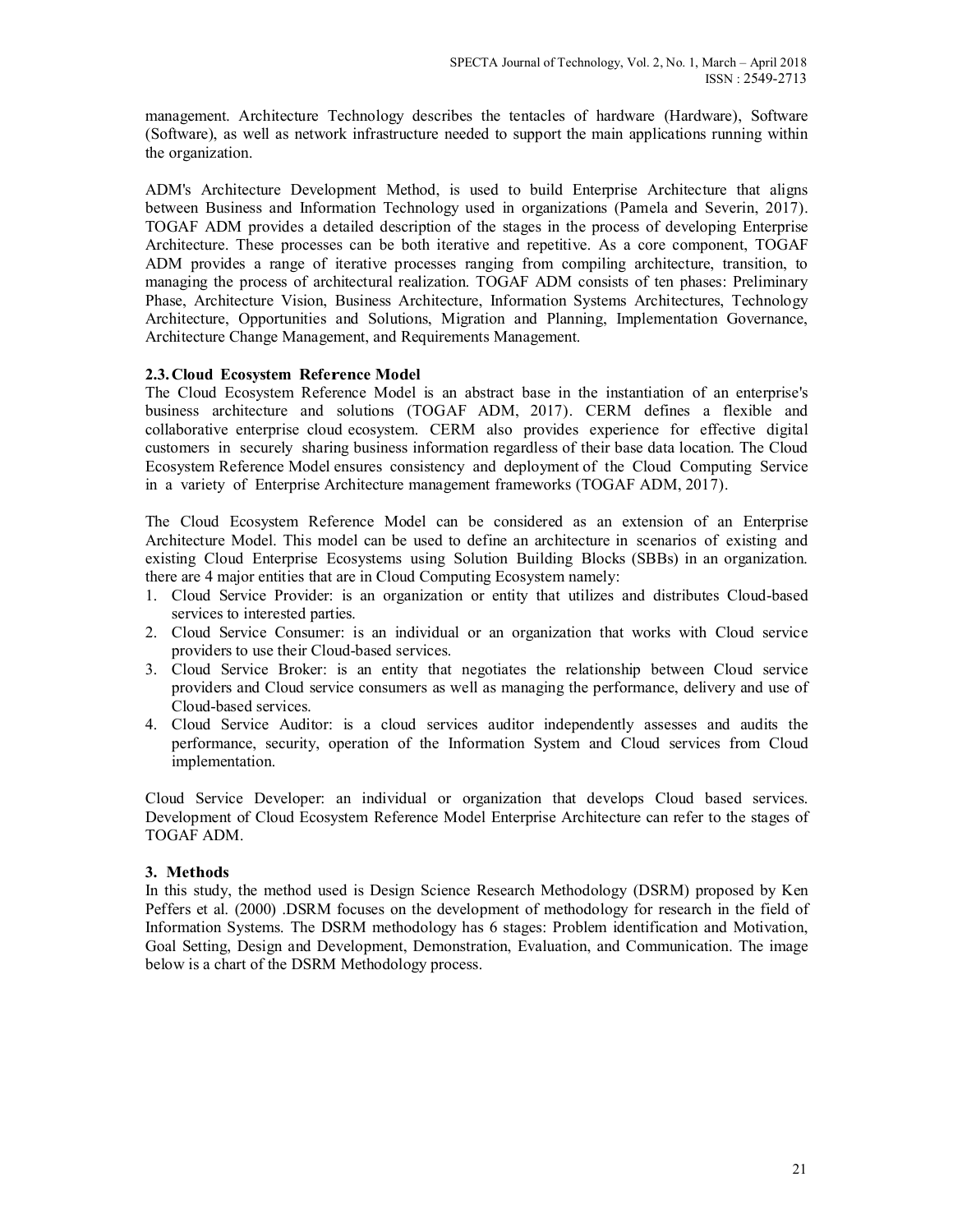

#### Figure 1. DSRM Methodology Process

Source: Peffers Ken et al, A Design Science Research Methodology for Information Systems Research, Journal of Management Information Systems, 2000

#### 4. Result and Discussion

The vision architecture describes the principles of architecture and data principles. The following principles of architecture and principles of data on XYZ organization:



Figure 2. Business and Architecture Principle

- 1. Increase Business Value through measured improvement Enterprise architecture that will be built should increase the value of business within the organization.
- 2. Horizontal Scaling Enable Enterprise architecture that will be built should be able to adapt to business changes.
- 3. Minimize Human Involvement Enterprise Architecture to be built should be able to minimize the human resources used.
- 4. Customer Oriented System Enterprise architecture to be built should be customer oriented.
- 5. Multiplatform Design System The Enterprise architecture to be built should be designed for different platform systems.

Business architecture describes the business processes of the organization. Business business processes will be translated into services provided by the XYZ organization which are intended for all stakeholders within organization. Here is a figure of Business Architecture target (target) to be built.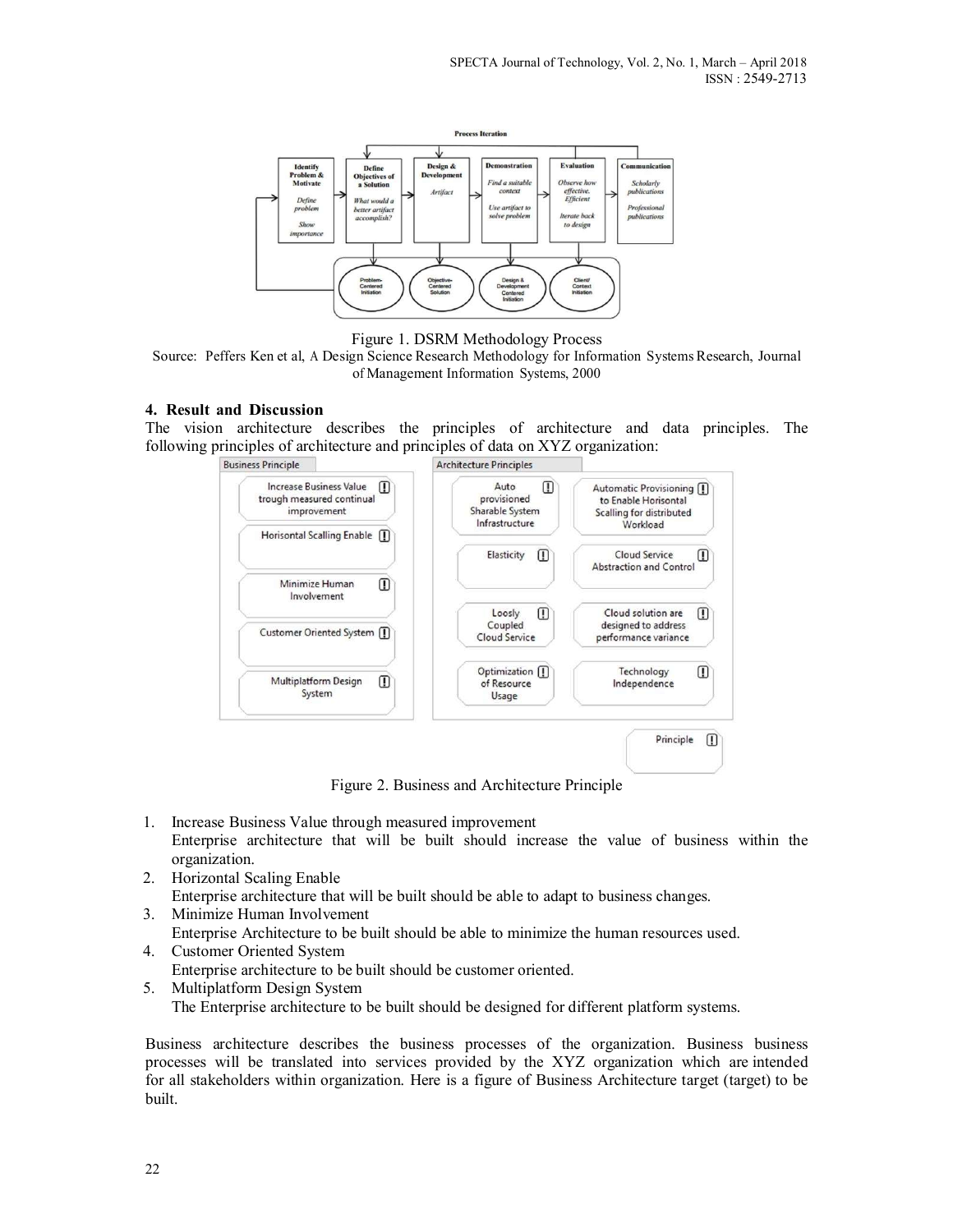| $\varpi$                             | XYZ Organization                           | $\hat{\omega}$ |
|--------------------------------------|--------------------------------------------|----------------|
| <b>Business Support</b>              | Operational Support                        |                |
| $\varpi$<br>Penerimaan               | $\varpi$<br>Manajemen SDM                  |                |
| Mahasiswa<br>Baru (PMB)              | Manajemen A<br>Kepegawaian                 |                |
| $\Omega$<br>Kegiatan Akademik        | $\varpi$<br>Struktur                       |                |
| $\varpi$<br>Registrasi<br>Mahasiswa  | Organisasi                                 |                |
| Kegiatan<br>$\Omega$                 | $\varpi$<br>Cub                            |                |
| Periculiahaan                        | $\Omega$<br>Penggajian                     |                |
| $\Omega$<br>Pendidikan<br>Jarak Jauh | Keuangan CD                                |                |
|                                      | A<br>Dukungan<br>Helpdesk                  |                |
|                                      | Business Role <b>CD</b><br><b>Business</b> | $\varpi$       |
|                                      | Function                                   |                |

Figure 3. Business Process form XYZ Organization

Information System Architecture describes the list of future Information System for XYZ organization.



Figure 4. Application Architecture for XYZ Organization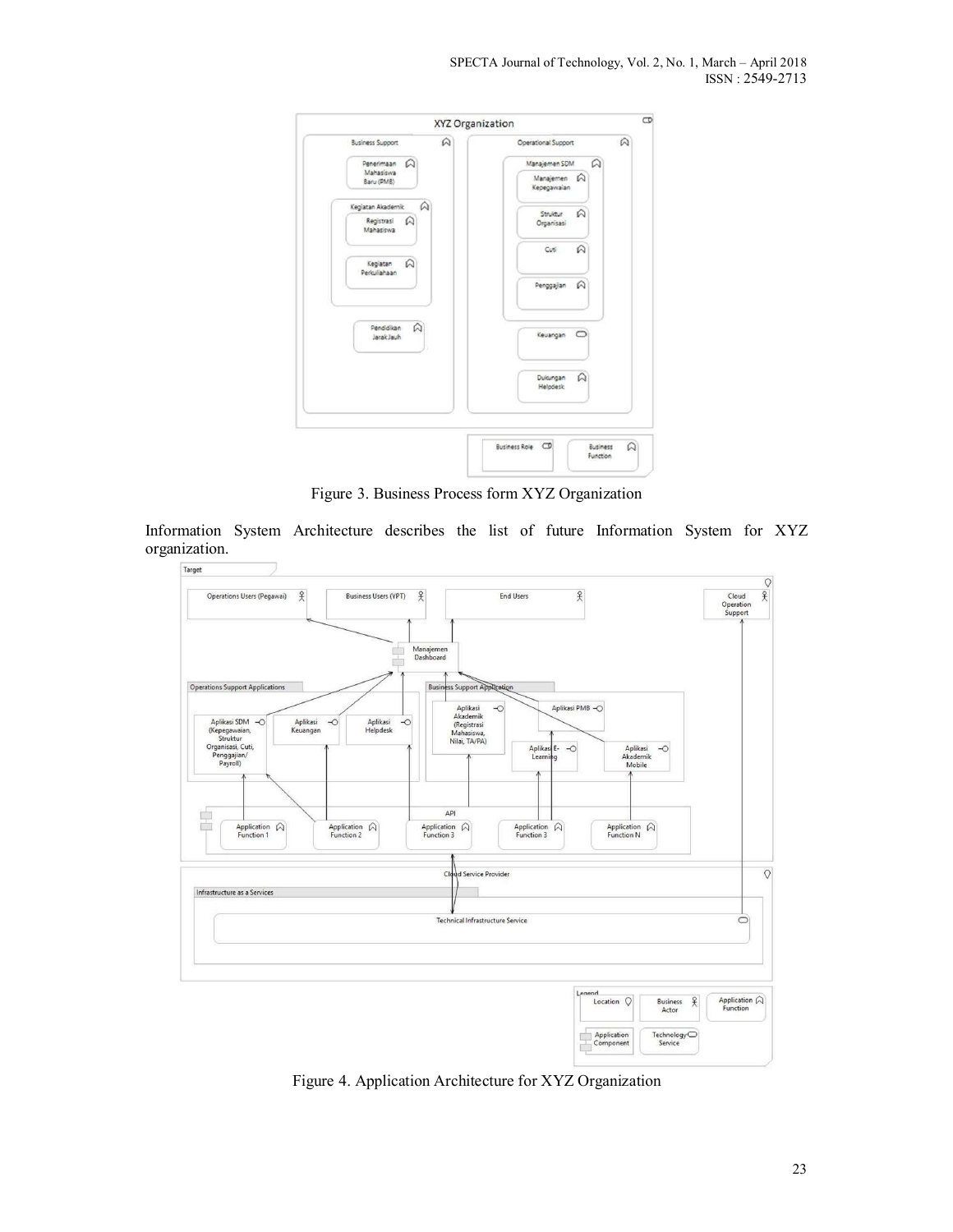Applications are divided into specific functions that can be used repeatedly by different applications. These functions are accessed by each application via REST API so it supports mobile platform like android and IOS. The applications used are divided into two categories, Applications that support the main business processes (Business Support Applications) and applications that support operational activities (Operations Support Applications). In addition, built a web portal as the entrance of the user in accessing the applications they want. For example if previous business users and operational users access different applications, then with the new application architecture both users can access the same Web Portal, and then directed into the application that they can access in accordance with the role given.

Technology Architecture describes the list of future Information Technology Architecture for XYZ organization.



Figure 5: Technology Architecture for XYZ organization

The new Technology Architecture is designed to better adapt to changing the need for increased IT infrastructure capacity by moving multiple IT Infrastructure services into cloud service. Some services migrated into the cloud are network services, storage space, application servers, so it is expected to be easier in increasing the capacity of the service. There is also a Disaster Recovery mechanism when a system failure occurs. Disaster Recovery System is a server duplication of the main server placed in different locations / regions.

The built AE is validated using the Enterprise Architecture Realization EARS Scorecard that assesses AE based on product, acceptance, and scope aspects. The following AE validation results are:



Figure 6. EARS Validation